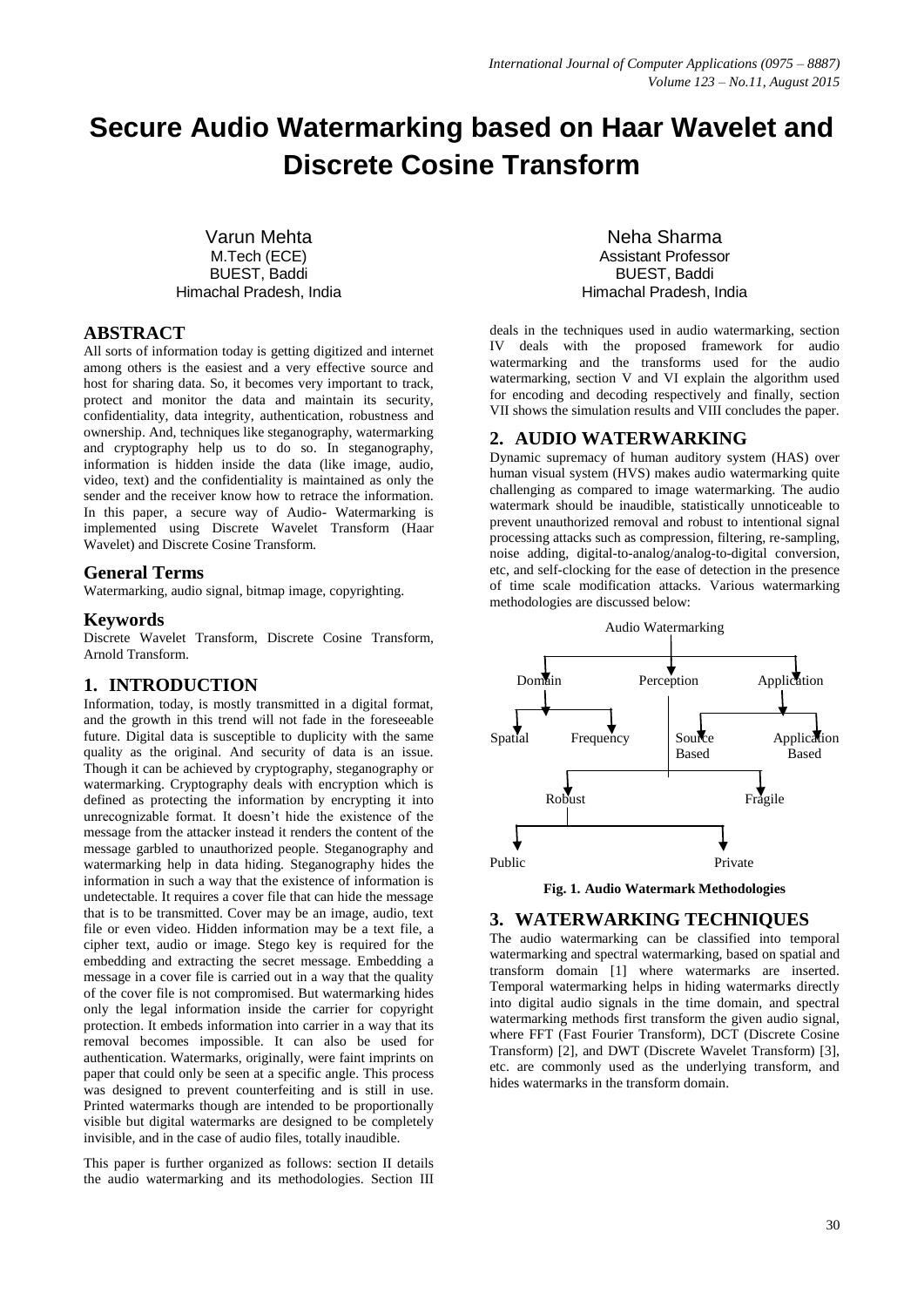# **3.1 Spatial Domain Methods**

Spatial domain methods hide information on the basis of geometric characteristics of audio signal. Majority of these methods employ LSB techniques. Low Bit Encoding and Echo Hiding are among popular techniques used under spatial domain. Least Significant Bit techniques are an easy way to hide information. Tolerance to noise at low levels has been achieved through different LSB methods but with a low hiding capacity. But spatial domain methods lack in maintaining characteristics like robustness and security of the watermarked signal.

# **3.2 Transform Domain Methods**

Transform domain methods help in embedding information along the frequency distribution of the carrier signal. Human auditory system has several characteristics which can be exploited by various methods of transform domain to hide data. Spread spectrum technique produces redundant copies of the data signal using M-sequence and embedded in the audio carrier.



**Fig. 2. Watermark Embedding**

DWT (Discrete Wavelet Transform) technique is used to hide data in transform coefficients of the audio signal. DWT was developed as an alternative to short time Fourier Transform. DWT actually decomposes the audio signal into many multi resolution sub-bands, which in turn helps to locate the most appropriate sub-bands for embedding bits of watermark gray image. Tone insertion is the indirect exploitation of the psychoacoustic masking phenomenon. Psycho-acoustical or auditory masking is actually the characteristic of human auditory system (HAS) where the presence of stronger tone renders the weaker tone in its spectral domain [4].

The masked sound becomes inaudible in the presence of another louder sound. And, phase coding exploits the fact that Human Auditory System can't recognize the change in phase as easily as it can recognize the noise in the signal. Research shows that hiding data in transform domain gives much better results than hiding data in spatial domain.

# **4. TRANSFORMS USED**

A significant number of watermarking techniques have been reported in recent years in order to create robust and imperceptible audio watermarks. In [2], authors explain a blind watermarking method which inserts watermarks into Discrete Cosine Transform (DCT) coefficients using quantization index modulation method. In [4], authors propose a blind audio watermarking method by using adaptive quantization against synchronization attack. In addition the multi resolution characteristics of discrete wavelet transform (DWT) and the energy compression characteristics of discrete cosine transform (DCT) are combined in this method. It also improves the transparency of digital watermark. Watermark is then inserted into low frequency components using adaptive quantization according to human auditory system (HAS).



**Fig. 3. Watermark Encoding and Decoding**

In [5], the authors introduce a new method for inserting watermarks into audio signals by using components which have low frequency. This proposed method uses lifting-based wavelet transform (LBWT). The novel technology of inserting image data into the audio signal and additive audio watermarking algorithm based on DCT domain is proposed in [6]. In [7], the authors propose a watermarking method where DCT coefficients are used.

In [8] and [9], the authors propose a new watermarking system using Discrete Fourier Transform (DFT) and First Fourier Transform (FFT) of digital contents for copyright protection respectively. In [10], the authors propose a novel method to generate a unique personalized watermark which can act authenticating information for any watermarking algorithm.

In [11], the authors describe the watermark construction process where scrambled version of watermark is obtained with the help of Arnold transform. This transform generates a private key which helps in making the watermark image nondetectable even if it is extracted from the audio signal.

# **4.1 Discrete Wavelet Transform**

The wavelets were introduced in 1982 by a French geophysicist named Jean Morlet [12]. The two types of wavelets that are commonly used are Continuous Wavelet Transform (CWT) and Discrete Wavelet Transform (DWT). A Continuous Wavelet Transform (CWT) is used to divide a continuous-time function into wavelets. Discrete wavelet transform (DWT) are those wavelets which discretely samples the wavelets. Wavelets are special functions which, in a way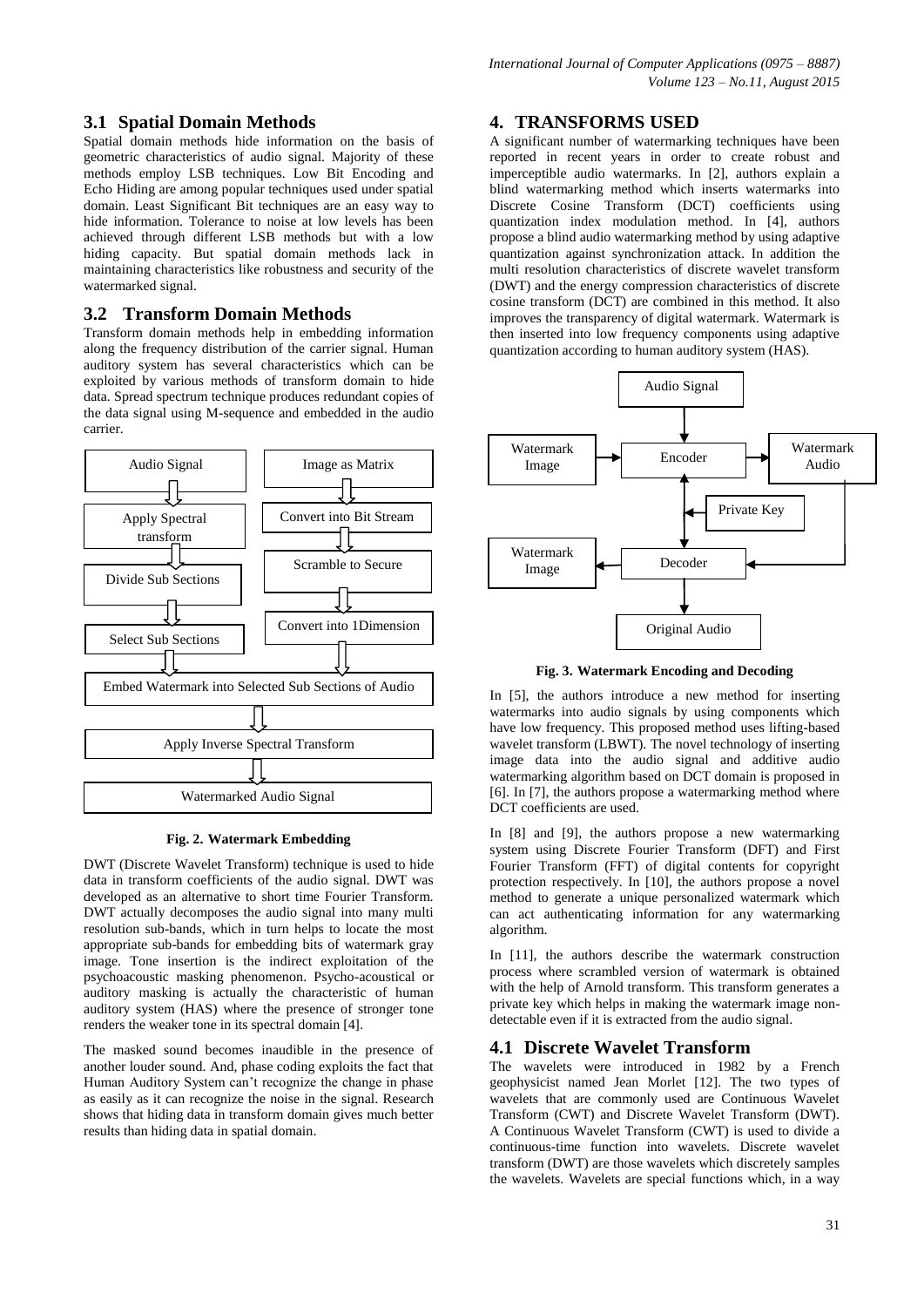analogous to sine and cosines in Fourier analysis, and are used as basal functions for representing signals. They provide powerful multi-resolution tool for the analysis of nonstationary signals with good time localization information. Due to its excellent spatio-frequency localization properties, the DWT is very suitable to identify areas in an audio signal where a watermark can be embedded effectively. The principle objective of the wavelet transform is to hierarchically decompose an input signal into a series of successively lower frequency approximation sub band and their associated detail sub bands. For DWT, the link between the spatial/temporal domain signals, f (t), and the DWT of f(t), d (k, l), is Where  $\psi$  ( $\bullet$ ) denotes the mother wavelet

$$
f(t) = \sum_{k=-\infty}^{\infty} \sum_{l=-\infty}^{\infty} d(k,l) 2^{-k/2} \psi(2^{-k}t - l).
$$

## *4.1.1 Haar Wavelet*

Haar wavelet filter is one of the most basic and important filter of orthogonal type. In this, the filters used for decomposition and reconstruction of image are orthogonal to each other. The mathematical formulae for the mother wavelet function and scaling function are as:

$$
\Phi(t) = \begin{cases} 1 \text{ for } 0 \le t \le 1, \\ 0 \text{ Otherwise} \end{cases}
$$

$$
\psi(t) = \begin{cases} 1 \text{ for } 0 \le t \le \frac{1}{2} \\ -1 \text{ for } \frac{1}{2} \le t \le 1 \\ 0 \text{ otherwise} \end{cases}
$$

Where  $\phi$  (t) and  $\Psi$  (t) is the scaling function and mother wavelet function respectively.

## **4.2 Discrete Cosine Transform**

The Discrete Cosine Transform is a technique for converting a signal into elementary frequency components. The most common DCT definition of a 1-D sequence of length N is

$$
C(u) = \alpha(u) \sum_{x=0}^{N-1} f(x) \cos \left[ \frac{\pi (2x+1)u}{2N} \right]
$$

For  $u=0,1,2,...,N-1$ . Similarly, the inverse transform is defined as,

$$
f(x) = \sum_{u=0}^{N-1} \alpha(u)C(u)\cos\left[\frac{\pi(2x+1)u}{2N}\right]
$$

For x=0, 1, 2,...,N-1. In both equations (1) and (2)  $\alpha$  (u) is defined as,

$$
\alpha(u) = \begin{cases} \sqrt{\frac{1}{N}} & \text{for } u = 0\\ \sqrt{\frac{2}{N}} & \text{for } u \neq 0 \end{cases}
$$

The first transform coefficient is, referred to as DC Coefficient, the average value of the sample sequence. The other transform coefficients are called the AC Coefficients.

## **4.3 Arnold Transform**

Arnold Transform is named after V.I. Arnold [13].It realigns the pixel matrix of an image. Image scrambling based on Arnold Transform changes the position of pixels resulting in a disordered image. Mathematically, it can be defined as:

$$
\begin{bmatrix} a' \\ b' \end{bmatrix} = \begin{bmatrix} 1 & 1 \\ 1 & 2 \end{bmatrix} \begin{bmatrix} a \\ b \end{bmatrix} \text{(mod } N_i)
$$

Where  $x$  and  $y$  are the coordinates of the original image;  $N$  is the order of image matrix; *x*' and *y*' are the coordinate of the transformed image. This technology of image scrambling is commonly used due to its periodicity. If the parameters which are used at the time of scrambling are known to us, then we can easily restore the original image by using reverse scrambling. Scrambling can be used for data hiding techniques. So, if it is hacked by some attacker, only the scrambled image is shown. Arnold transform period is given as Ts N2 / 2. We have considered an image of size 32x32 and its Arnold period is 24. Therefore the Private Key can be entered accordingly. Watermark Encoder and Decoder. The encoding and decoding algorithm is explained in the following sections.

#### **5. ENCODING**

Encoding is the process of embedding a watermark image on an audio signal in such a way that there are no audible changes in the audio and it seems exactly like the original audio. The process can be represented as:





Encoding is the process of embedding a watermark image on an audio signal in such a way that there are no audible changes in the audio and it seems exactly like the original audio.

Encoding Algorithm is explained as:

- **Step 1:** Select the original audio. Here, we have preferred \*.wav or \*.WAV format.
- **Step 2:** Select the watermark image and convert it into a binary image and resize it to 32x32 matrices.
- **Step 3:** A private key with Arnold transformation is applied on image S and Scrambled Secret Image is obtained.

Arnold Period for a 32x32 image is 24.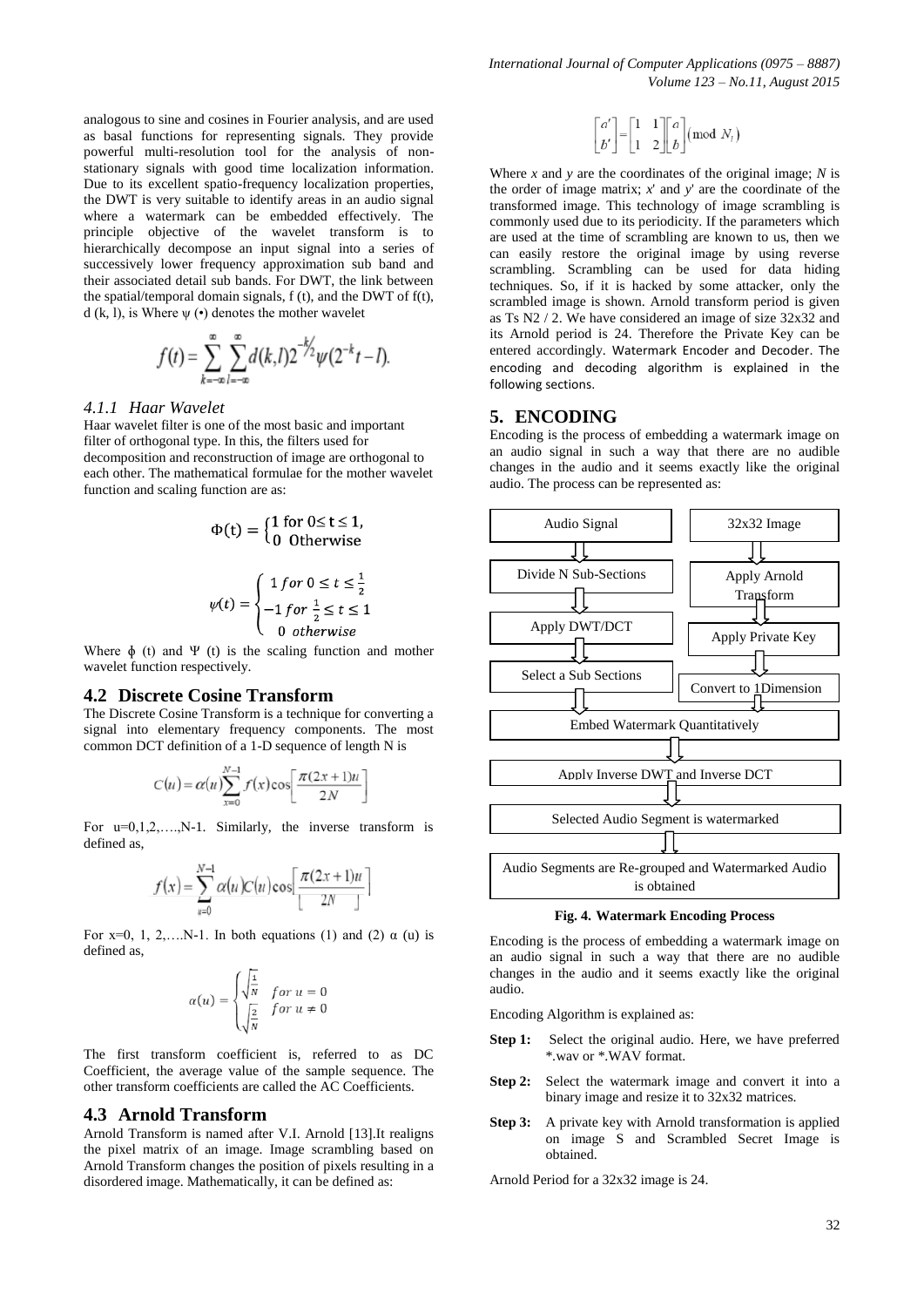- **Step 4:** The watermark is converted into a vector.
- **Step 5:** The audio is divided into the various segments of fixed length.
- **Step 6:** Apply the H-level DWT. H is selected such that length of low frequency coefficients should be MN.
- **Step 7:** Do the DCT on low frequency coefficients.
- **Step 8:** Embed the Watermark bits as per the Quantization Function selected.
- **Step 9:** Apply the Inverse DCT and Inverse DWT on the quantized low frequency coefficients.
- **Step 10:** The divided segments of Audio are re-arranged into a single audio and saved it as a wAudio1, wAudio2 and wAudio3.

# **6. DECODING**

Decoding is done at the receiver's end to extract the embedded watermark image. Schematically it can be represented as:



**Fig. 5. Watermark Decoding Process**

Decoding Algorithm is explained as:

- **Step 1:** Select the watermarked audio which was saved after the encoding process.
- **Step 2:** Divide the audio into various segments as it was done during encoding.
- **Step 3:** Apply DCT and DWT again on the selected segment.
- **Step 4:** Now, as the quantization was used to embed the watermark on the audio, according to that quantization, apply the opposite and extract the watermark.
- **Step 5:** Entered the private key or otherwise the watermark extracted will be a scrambled image.
- Step 6: Once the watermark is extracted, apply various attacks like Compression, White Gaussian and filtering and check SNR, MSE, NCC and BER.

**Step 7:** Observe the calculated parameters and draw the conclusion.

#### **7. SIMULATION RESULTS**

This section presents the results obtained from implementation of audio watermarking based on DWT/DCT and Arnold Transform in MATLAB R2012a. MATLAB is a high-level language which provides interactive environment for numerical computation, programming and visualization.

Our experimental work considers three coloured images which are converted into 32x32 bitmap images: Signature, Logo and Warning. Three audio signals Audio 1, Audio 2 and Audio 3 are also taken on which watermarking is tested.



**a) Signature b) Logo**





**Fig. 6. Watermark Images Used** 

Figure 6 (a-c) shows three coloured images named Signature, College Logo and Warning. These images are converted to 32x32 bitmap images before being applied as watermark images.



**a) Audio 1 watermarked with 'Signature'**



**b) Audio 2 watermarked with 'Logo'**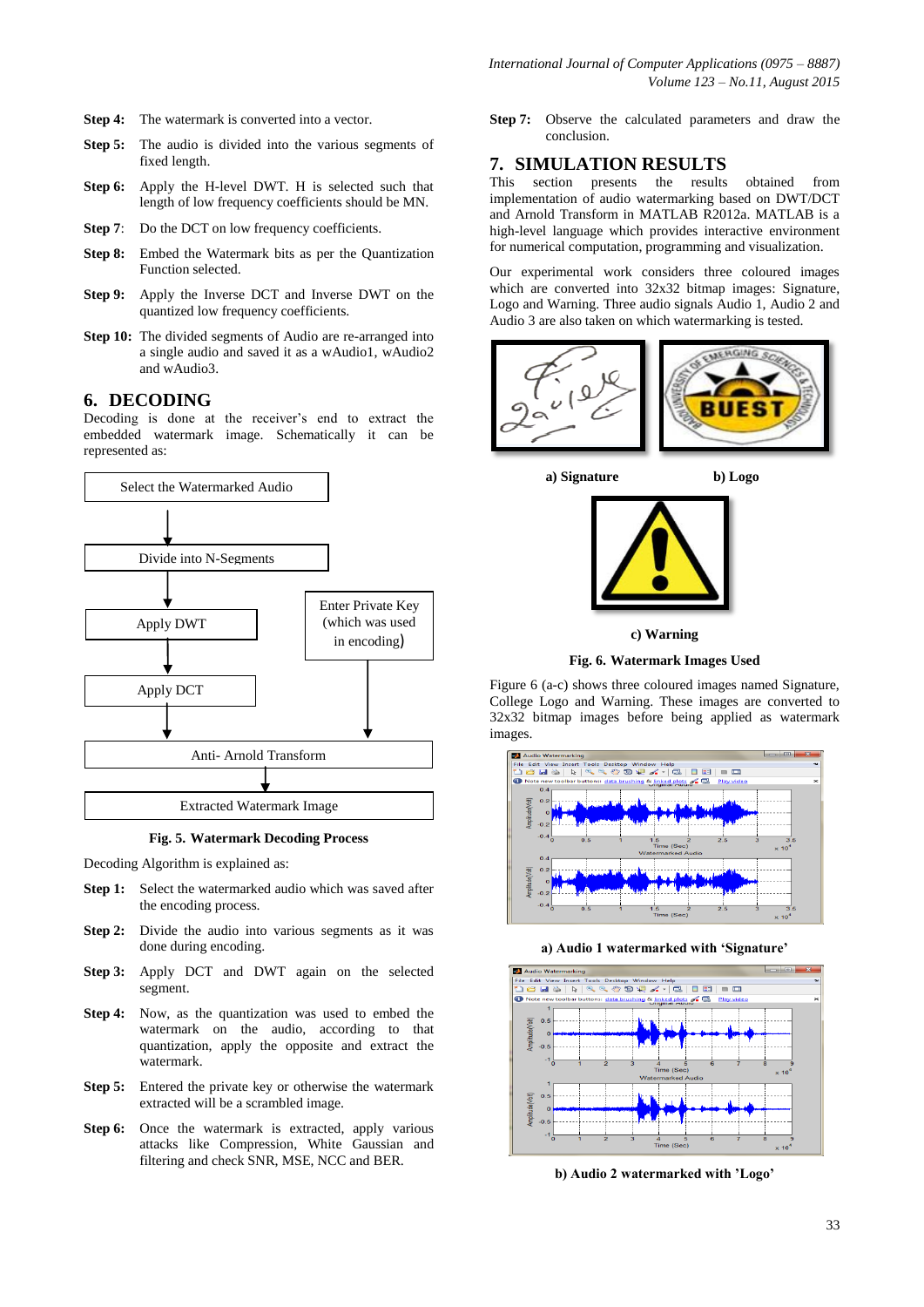*International Journal of Computer Applications (0975 – 8887) Volume 123 – No.11, August 2015*



#### **c) Audio 3 watermarked with 'Warning'**

#### **Fig. 7. Original and Watermarked Audio**

Figure 7 shows the histogram of original audios and watermarked audios. It is observed that histograms of both the audios are same. Hence, the watermarked audios obtained after encoding process look similar to their respective original audios. Therefore, they do not attract the attention of attackers. Hence, watermarked audio is safely transmitted and heard. Though, some attacks like White Gaussian Noise, Filters and Compression are applied here to check the robustness of the watermarked audio and parameters like Signal to Noise Ratio (SNR), Mean Square Error (MSE), Normalised Coorelation Coefficient (NCC) and Bit Error Rate (BER) are <sub>calculated</sub> here for all the three watermarked images.

## **7.1 Audio Quality Parameters**

#### *7.1.1 Signal to Noise Ratio*

Signal to noise ratio is a parameter used to know the amount by which the signal is corrupted by the noise. It is defined as the ratio of the signal power to the noise power. Signal to noise ratio can also be calculated by equation below. Z is the un-watermarked audio signal and *Z'* is the watermarked audio signal. Both *Z* and *Z'* has *Mt* samples.

$$
SNR = 10 \log \left( \frac{\sum_{a=1}^{M_r} Z^2(a)}{\sum_{a=1}^{M_r} \left( Z(a) - Z'(a) \right)} \right)
$$

#### *7.1.2 Mean Square Error*

The mean squared error (MSE) of an estimator is one of many ways to quantify the difference between values implied by an estimator and the true values of the quantity being estimated. MSE is a risk function, corresponding to the expected value of the squared error loss or quadratic loss. MSE measures the average of the squares of the "errors." The error is the amount by which the value implied by the estimator differs from the quantity to be estimated. The difference occurs because of randomness or because the estimator doesn't account for information that could produce a more accurate estimate. Where xi is watermarked audio and yi is original audio. N is no. of samples.

$$
MSE(x, y) = \frac{1}{N} \sum_{i=1}^{N} (x_i - y_i)^2
$$

# *7.1.3 Normalized Correlation Coefficient*

In order to eliminate the subjective factors and reflect the fairness of copyright protection, we employed the normalized correlation coefficient (NC) to estimate the similarity between the original watermark and the extracted watermark. The normalized correlation coefficient (NC) is defined as equation.

$$
NC = \frac{\sum_{i=1}^{M} \sum_{j=1}^{N} Y(i, j) Y'(i, j)}{\sqrt{\sum_{i=1}^{M} \sum_{j=1}^{N} Y(i, j)^{2}} \sqrt{\sum_{i=1}^{M} \sum_{j=1}^{N} Y'(i, j)^{2}}}
$$

## *7.1.4 Bit Error Rate*

Bit error rate can be defined as the percentage of bits corrupted in the transmission of digital information due to the effects of noise, interference and distortion.

$$
BER = \frac{B_{err}}{M \times N} \times 100\%
$$

Where,  $B_{err}$  is the number of error bits and refers to the size of the image (totalling the number of bits in the image).

**Table 1. Comparison of SNR and MSE values of wAudio1 with and without Attacks**

| Watermarked<br>Audio 1       | Parameter  | Value       | Watermark<br>Image |
|------------------------------|------------|-------------|--------------------|
| No Attack                    | <b>MSE</b> | 0.0000      |                    |
|                              | <b>SNR</b> | Inf dB      |                    |
|                              | <b>NCC</b> | 0.0010      |                    |
|                              | <b>BER</b> | $0.0000\%$  |                    |
| White<br>Gaussian<br>Noise   | <b>MSE</b> | 0.0000      |                    |
|                              | <b>SNR</b> | 110.7156 dB |                    |
|                              | <b>NCC</b> | 0.0010      |                    |
|                              | <b>BER</b> | 0.0000%     |                    |
| Compression                  | <b>MSE</b> | 0.0000      |                    |
|                              | <b>SNR</b> | 150.5663 dB |                    |
|                              | <b>NCC</b> | 0.0010      |                    |
|                              | <b>BER</b> | 2.4414 %    |                    |
| <b>Low Pass</b><br>Filtering | <b>MSE</b> | 0.0000      |                    |
|                              | <b>SNR</b> | 132.1964 dB |                    |
|                              | <b>NCC</b> | 0.0010      |                    |
|                              | <b>BER</b> | 0.4883 %    |                    |
|                              |            |             |                    |

**Table 2. Comparison of SNR and MSE values of wAudio2 with and without Attacks**

| Watermarked<br>Audio 2     | Parameter  | Value       | Watermark<br>Image |
|----------------------------|------------|-------------|--------------------|
| No Attack                  | <b>MSE</b> | 0.0000      |                    |
|                            | <b>SNR</b> | Inf dB      |                    |
|                            | <b>NCC</b> | 0.0012      |                    |
|                            | <b>BER</b> | 0.0000%     |                    |
| White<br>Gaussian<br>Noise | <b>MSE</b> | 0.0000      |                    |
|                            | <b>SNR</b> | 101.7308 dB |                    |
|                            | <b>NCC</b> | 0.0012      |                    |
|                            | <b>BER</b> | 0.0000%     |                    |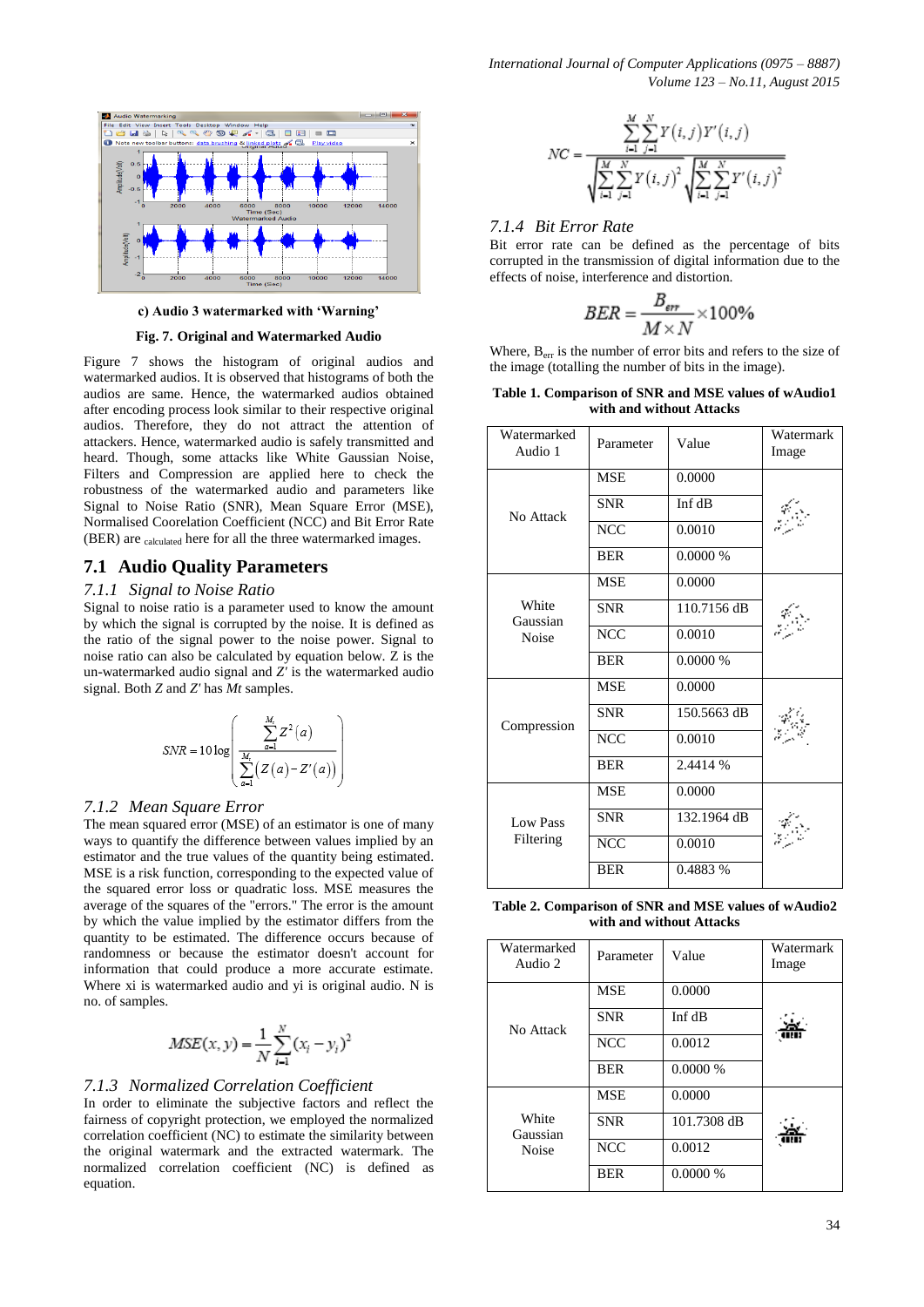| Compression                  | <b>MSE</b> | 0.0000      |  |
|------------------------------|------------|-------------|--|
|                              | <b>SNR</b> | 168.3001 dB |  |
|                              | <b>NCC</b> | 0.0012      |  |
|                              | <b>BER</b> | $0.0000\%$  |  |
| <b>Low Pass</b><br>Filtering | <b>MSE</b> | 0.0000      |  |
|                              | <b>SNR</b> | 140.6164 dB |  |
|                              | <b>NCC</b> | 0.0012      |  |
|                              | <b>BER</b> | 0.0000%     |  |

**Table 3. Comparison of SNR and MSE values of wAudio3 with and without Attacks**

| Watermarked<br>Audio 3            | Parameter  | Value       | Watermark<br>Image |
|-----------------------------------|------------|-------------|--------------------|
| No Attack                         | <b>MSE</b> | 0.0000      |                    |
|                                   | <b>SNR</b> | Inf dB      |                    |
|                                   | <b>NCC</b> | 0.0013      |                    |
|                                   | <b>BER</b> | 0.0000 %    |                    |
| White<br>Gaussian<br><b>Noise</b> | <b>MSE</b> | 0.0000      |                    |
|                                   | <b>SNR</b> | 110.4424 dB |                    |
|                                   | <b>NCC</b> | 0.0013      |                    |
|                                   | <b>BER</b> | 10.7422 %   |                    |
| Compression                       | <b>MSE</b> | 0.0000      |                    |
|                                   | <b>SNR</b> | 149.8636 dB |                    |
|                                   | <b>NCC</b> | 0.0010      |                    |
|                                   | <b>BER</b> | 46.1914 %   |                    |
| <b>Low Pass</b><br>Filtering      | <b>MSE</b> | 0.0000      |                    |
|                                   | <b>SNR</b> | 164.2207 dB |                    |
|                                   | <b>NCC</b> | 0.0013      |                    |
|                                   | <b>BER</b> | 0.4883 %    |                    |

The experimental results have illustrated the robust nature our watermarking scheme. In addition, the watermark can be extracted without the help from the original digital audio signal and can be easily implemented. To check the robustness SNR, MSE, NCC and BER is calculated. After embedding watermark, the SNR of all selected audio signals using the proposed method are above 20 dB which ensures the imperceptibility of the proposed system. This satisfies the IFPI requirement (20 dB).The value of MSE is always less than 1 for each audio file. The value of NCC of most of the audio files was 1 and BER was almost 0. It can be seen that using the proposed algorithm to embed watermark is inaudible and is robust to some common attacks like compression, noise and low-pass filter. We can extract watermark and it has good legibility.

# **8. CONCLUSION AND SCOPE**

The watermarking of audio data is an appropriate mechanism to protect the intellectual property rights. In this scheme we scramble the watermark with Arnold transformation and

embed quantitatively it into the audio signal. Before embedding the watermark first we apply DCT and DWT on the audio file. Audio watermarking schemes can prove really valuable for copyright control of digital material. Available studies on audio watermarking are far less than that on image watermarking or video watermarking. Although, audio watermarking studies have advanced considerably during the last a few years. Those studies have contributed much to the progress of audio watermarking technologies. Recent research works have investigated many new audio watermarking techniques which preserve the integrity of the hidden data and its securing. In this work, one such approach has been presented. Also the strengths and weaknesses are portrayed. Also, it can be concluded that the transform domain is preferred over the spatial domain in terms of imperceptibility, non-detection and capacity. However, more sophisticated technologies are required. As every technique is different from another one, comparison among them cannot be done.

## **9. REFERENCES**

- [1] Ifra Bilal, Mahendra Singh Roj, Rajiv Kumar and P K Mishra (2014) "Recent Advancement in Audio Steganography", 2014 International Conference on Parallel, Distributed and Grid Computing (978-1-4799- 7683-6/14/\$31.00©2014 IEEE, 402)
- [2] G. Zeng and Z. Qiu, (2008) "Audio watermarking in DCT; Embedding Strategy and Algorithm", in Proceedings of 9th International Conference on Signal Processing, (ISP'09), pp 2193-2196.
- [3] Ali Al-Haj, Ahmad Mohamma1 and Lama Bata (2011) "DWT–Based Audio Watermarking", The International Arab Journal of Information Technology, Vol. 8, No. 3, July 2011
- [4] X. Y. Wang and H. Zaho, (2006) "A novel Synchronization Invariant Audio Watermarking Scheme Based on DWT and DCT ", IEEE Transactions on Signal Processing, Vol. 54, No. 12, pp 4835-4840.
- [5] E. Ercelebi. And L.Batakci., (2009) "Audio Watermarking Scheme Based on Embedding Strategy in Low Frequency Components with a Binary Image.", Digital Signal Processing, Vol. 19, No. 2, pp 265-277.
- [6] Yan Yang, Rong Huang and Mintau Xu (2009) "A Novel Audio Watermarking Algorithm for Copyright Protection Based on DCT Domain." 2nd International Symposium on Electronic Commerce and Security ,pp 184-188.
- [7] P.K Dhar, M.I.Khan and S. Ahmad (2010) "A New DCT-Based Watermarking Method for Copyright Protection of Digital Audio.", International Journal of Computer Science & Information Technology(IJCSIT), Vol. 2 No.5.
- [8] P.K Dhar, M.I.Khan and J.M.Kim (2010) "A New Audio Watermarking System using Discrete Fourier Transform for Copyright Protection.", International Journal of Computer Science & Network Security (IJCSNS), Vol.  $10 \overline{N_0}$ .6.
- [9] P.K Dhar and J.M.Kim (2011) "Digital Watermarking Scheme Based on First Fourier Transformation for Audio Copyright Protection.", International Journal of Security and its Applications (IJSIA), Vol. 5 No.2.
- [10] T.K. Tewari , V.Saxena and J.P Gupta (2012) "A Novel Approach to Generate Watermarks Using Auditory Features for Audio Watermarking.", Journal of